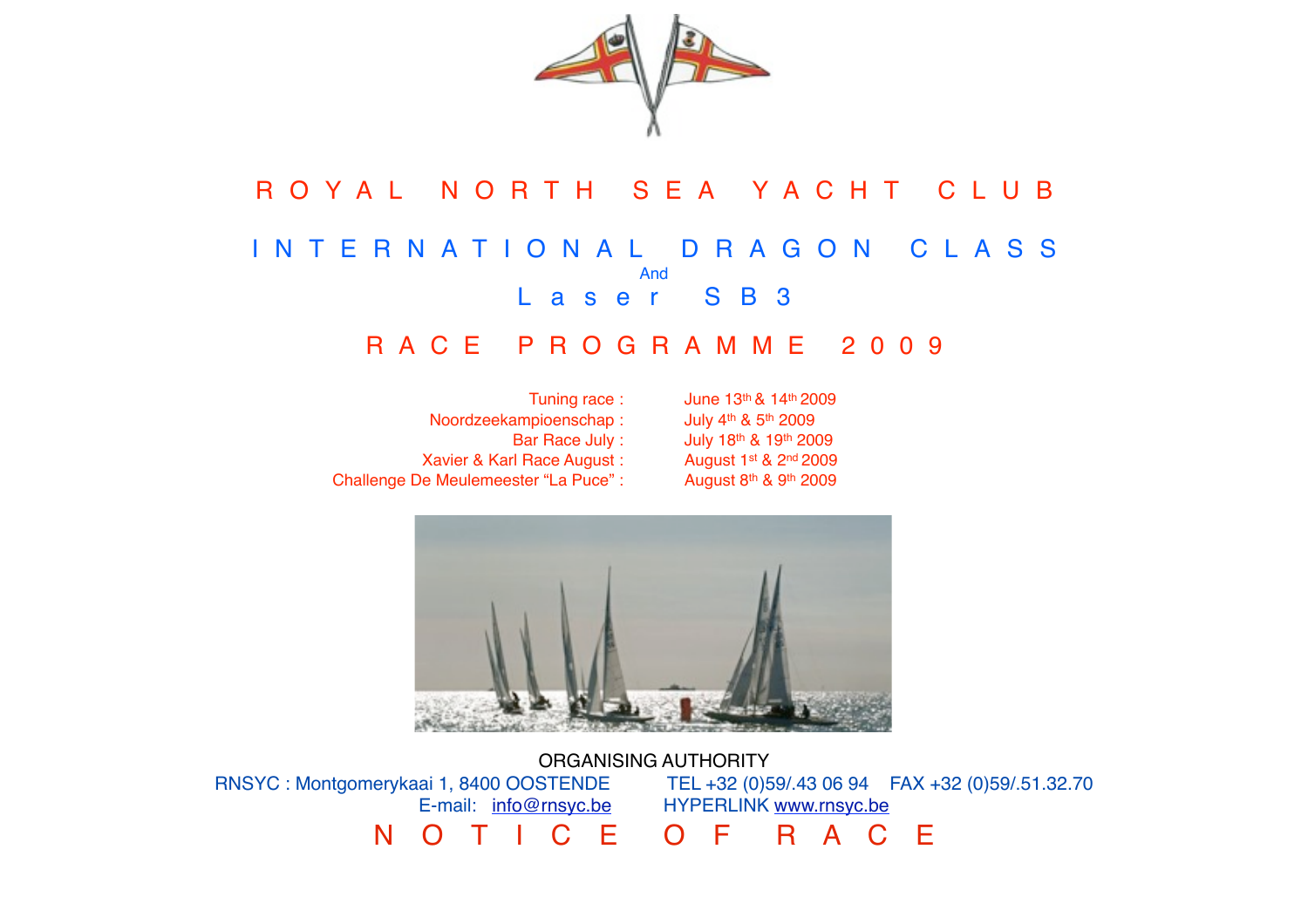#### **1 RULES**

- **1.1** The regatta will be governed by the rules as defined in *The ISAF Racing Rules of Sailing 2009-2012*.
- **1.2** The prescriptions of the Belgian national authority (KBYV-FRYB ) will apply.
- **1.3** The International Class Rules an regulations will apply.
- **1.4** This Notice of Race and the Sailing Instructions ( In the event of a conflict between the Notice of Race, the Class Rules and the Sailing Instructions, the Sailing Instruction shall prevail ).
- **1.5** Rule(s) 13.30 of the Dragon class rules will not apply (Crew weight restriction)
- **1.6** If there is a conflict between languages the English text will take precedence.

## **2 ADVERTISING**

Advertising will be restricted to Category A ( see ISAF regulation 20 ).

## **3 ELIGIBILITY AND ENTRY**

- **3.1** The regatta is open to
	- yachts of the International Dragon Class
	- International Laser SB3 Class
- **3.2** Only eligible yacht for which a Entry Form (available on [http://www.rnsyc.be/ostend/en/calender.asp](http://www.rnsyc.be/ostend/en/calender.asp)has) ) been received, registration has been completed, and the full entry fee has been paid before the warning signal for the first race are entitled to race.
- **3.3** ISAF eligibility requirements (see Rule 75) shall apply.
- **3.4** All Belgian owners must be member of the National Class Association.
- **3.5** All Belgian helmsmen and crew must be bearer of a Belgian Sailing License.

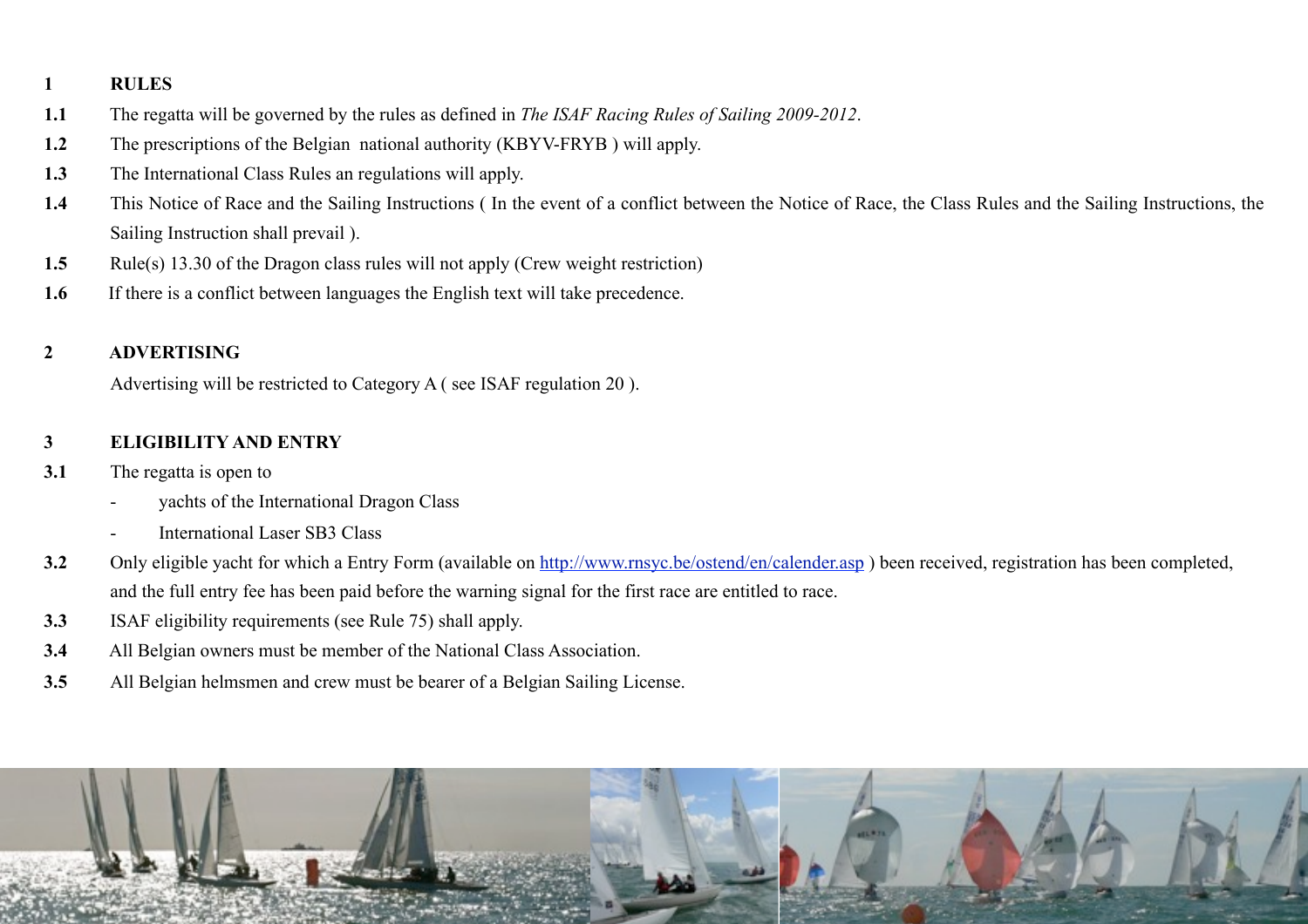## **4 ENTRIES AND REGISTRATION**

#### **4.1** Required fees are as follows:

| <b>Class</b> | Fee                      |                                  |
|--------------|--------------------------|----------------------------------|
| Dragon       | $\epsilon$ 50 prepayment | or $\epsilon$ 60 at registration |
|              |                          |                                  |

Laser SB3  $\epsilon$  50 prepayment or  $\epsilon$  60 at registration Haul-in included.

Prepayment can be done by bank transfer a week before the regatta data

Royal North Sea Yacht Club Montgomerykaai 1 B-8400 OOSTENDE Account NR: 384-0051829-18 IBAN: BE50 3840 0518 2918 BIC: BBRUBEBB

- **4.2** In order to be valid, each entry should include
	- the original "entry form"
	- the fee is to be paid at least while registration.
	- **-** a copy of measurement certificate
	- **-** a copy of the insurance policy (see insurance § 13)
- **4.3** The specific Sailing instructions will be handed over after the registration and payment.
- **5 SCHEDULE OF RACES**

(All times are local times – GMT+2)

**5.1 Registration**:

## **Dragon and Laser SB3:**

Saturday

| Friday   | From $18.00h$  | To 20.00 h |
|----------|----------------|------------|
| Saturday | From $09.00 h$ | To 10.00 h |

**5.2 Dates of racing**:

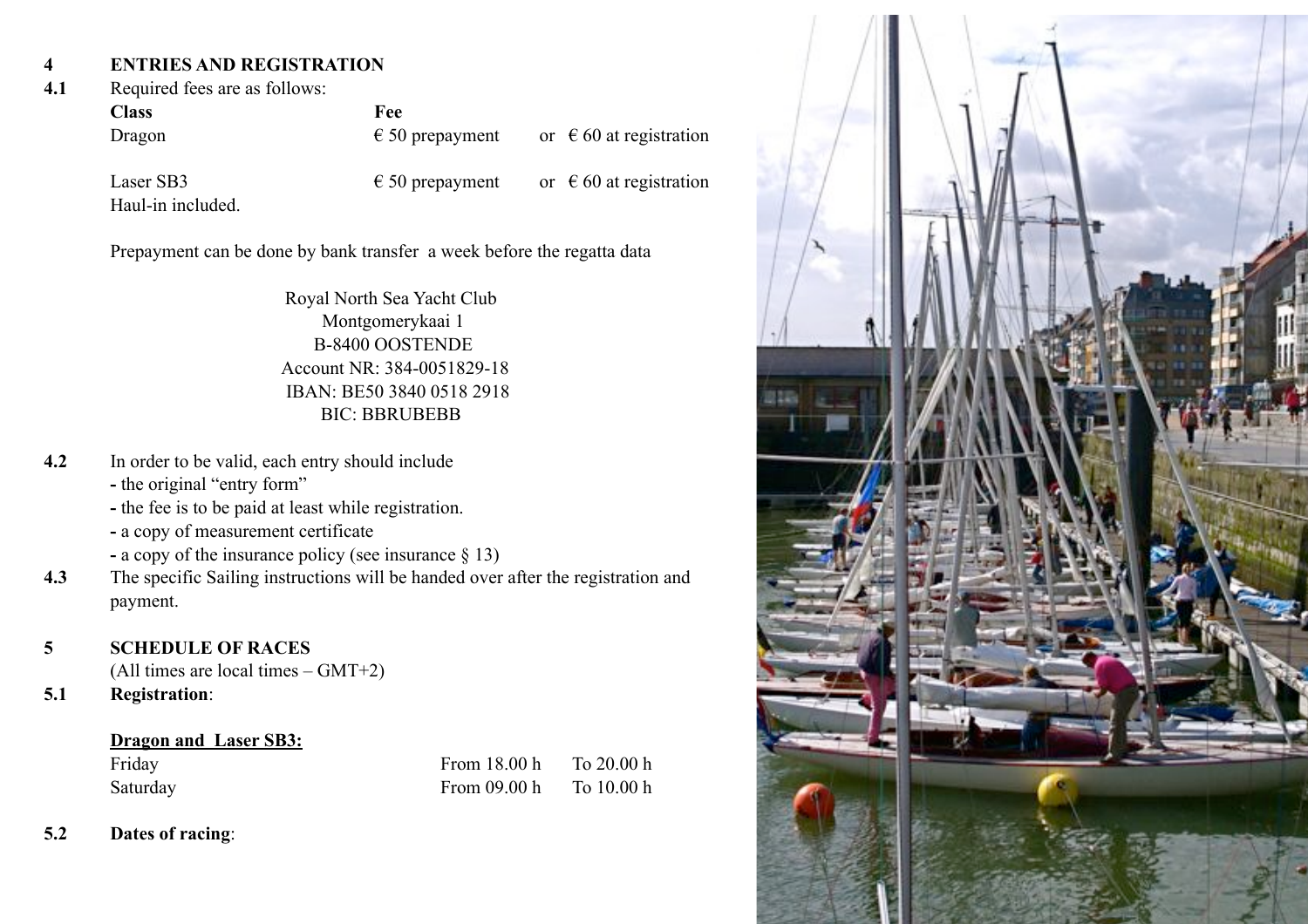#### **Dragon and Laser SB3:**

Saturday Briefing at RNSYC at 10.30 h

Sunday First warning signal 09.55 h

#### **5.3 Number of races scheduled**:

|     | Class                                                                                    | <b>Number</b> |  |
|-----|------------------------------------------------------------------------------------------|---------------|--|
|     | Dragon                                                                                   |               |  |
|     | Laser SB3:                                                                               |               |  |
| 5.4 | The organizing Committee reserve the right to sail two or more races a day if necessary. |               |  |

**6 MEASUREMENTS**

Each boat shall produce a valid measurement certificate.

## **7 SAILING INSTRUCTIONS**

The sailing instructions will be available at registration.

### **9 THE COURSES**

The courses to be sailed will be Windward Leeward courses type for all classes.

#### **10 PENALTY SYSTEM**

The rules 44.1 and 44.2 are changed so that only one turn, including one tack and one gibe, is required.

First warning signal 12.55 h

#### **11 SCORING**

- **11.1** The Low Point System of RRS Appendix A will apply except that in A4.2 a boat which did not start, did not finish, retired after finishing or was disqualified shall be scored points for the finishing place one more than the number of boat confirmed at registration.
- **11.2** Three (3) races are required to be completed to constitute a series.

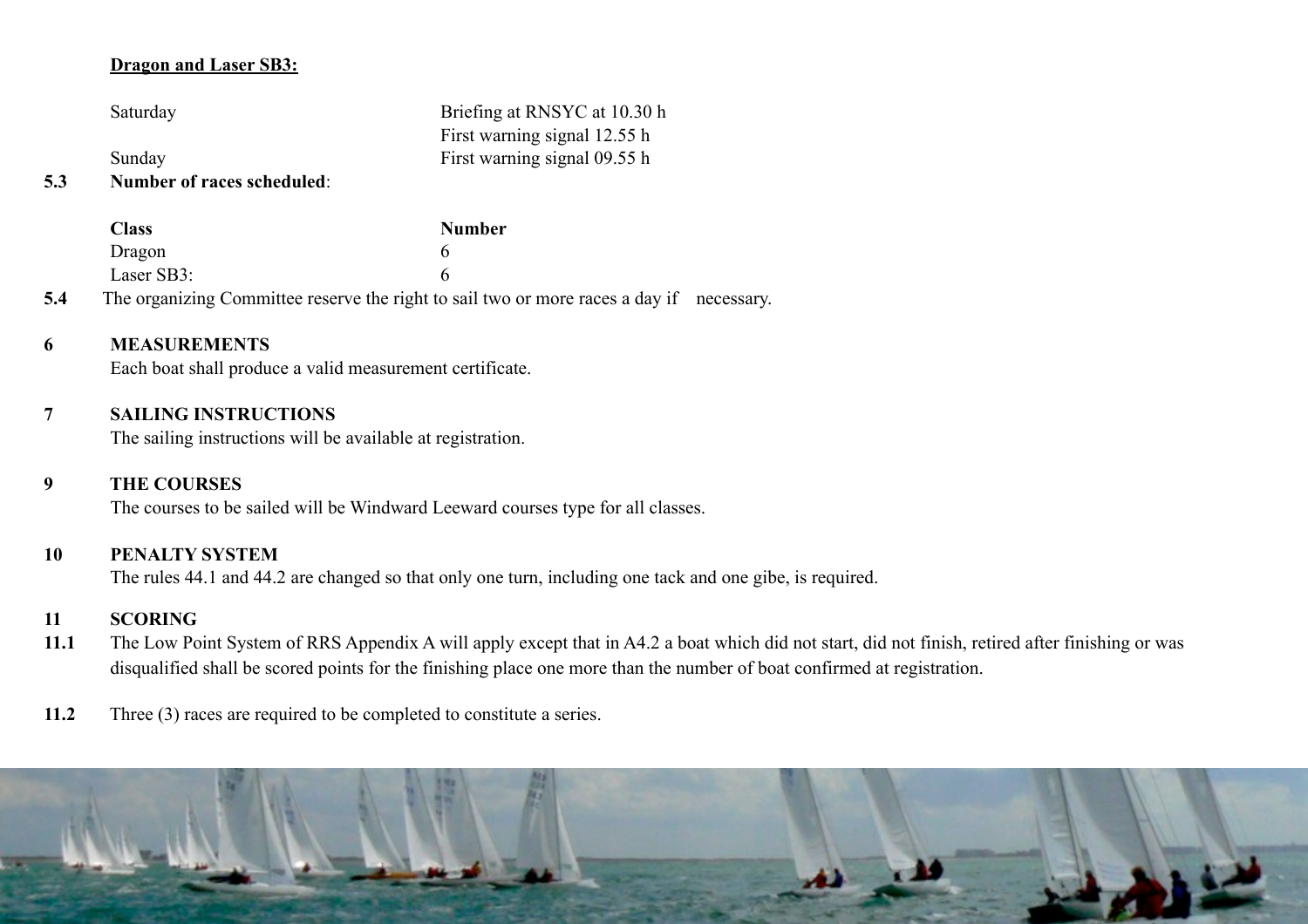

**11.3** (a) When fewer than 4 races have been completed, a boat's series score will be the total of her race scores.

> (b) When from 4 to 6 races have been completed, a boat's series score will be the total of her race scores excluding her worst score.

## **12 SUPPORT BOATS**

Support boats shall register before going afloat and may be requested to fly an identification flag.

## **13 BERTHING**

**13.1** Yachts shall be kept in their assigned places in the RNSYC dock.

## **14 HAUL-OUT RESTRICTIONS**

Yachts shall not be hauled out during the **regatta except with and according to the terms of prior written permission of the race committee.** 

## **15 RADIO COMMUNICATION -ELECTRONIC EQUIPMENT**

- **15.1** A yacht shall neither make radio transmissions nor receive radio communications while racing
- **15.2** Electronic equipment other than timers and compasses permitted by the Class Rules shall not be carried on board except for cellular phones which shall be switched off while racing.

## **16 PRIZES**

Prizes will be given for the first three Yachts.

## **17 DISCLAIMER OF LIABILITY**

**17.1** The safety of a yacht and her entire management including insurance shall be the sole and inescapable responsibility of the owner or competitor racing the yacht. He shall ensure that the yacht and crew are adequate to face the conditions, which may arise in the course of the race(s). Neither the establishment of Sailing Instructions nor the inspection of the yacht